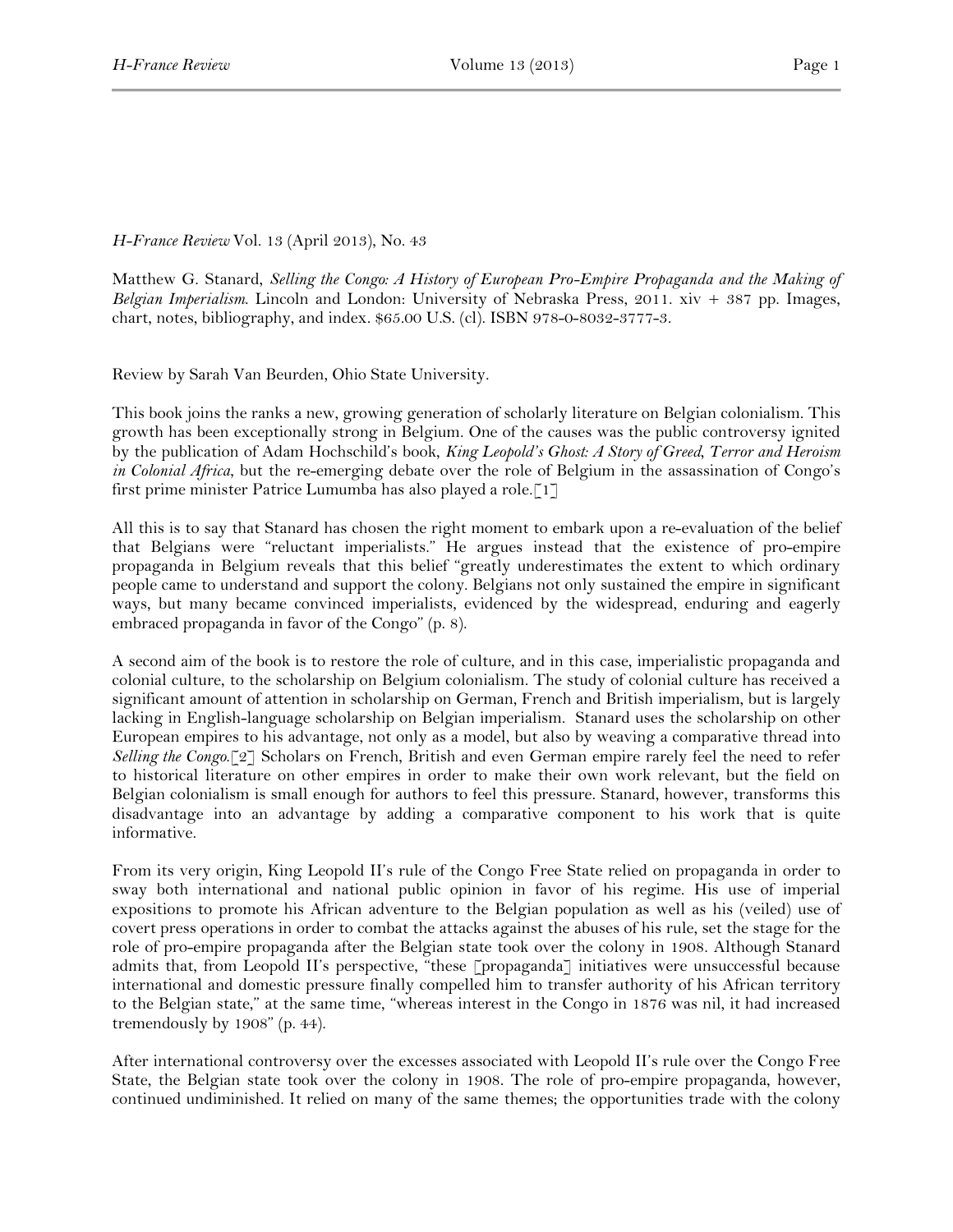would create for Belgians and for the future of the Belgian economy, and the benefits civilization would bring to the lives of Africans most prominent among them.

Stanard's investigation of imperialistic propaganda follows five avenues: imperial expositions, colonial museums, education and school materials, the construction of monuments, and film. Reflecting their significance in other European empires, the occurrence of colonial exhibitions steadily increased during the twentieth century, and private businesses and the church (both crucial pillars of Belgian colonialism) participated in them. Probably the most important tool for the promotion of empire was the famed Museum of the Belgian Congo in Tervuren, Belgium (today's Royal Museum for Central Africa), which displayed the colony's natural history and resources alongside its cultural diversity. As a government institution the museum struggled to balance a scientific mission with propaganda, an equation that only started to tilt in the direction of science by the 1950s, Stanard writes. Detailing not only colonial expositions at world and other fairs, he also adds a grassroots perspective to the discussion by including the history of smaller *quinzaines locales* (colonial fortnights) and locally organized exhibits and museums, which, he argues, "disclose a depth of support that raw attendance numbers at universal expositions cannot reveal" (p. 87).

The most remarkable evolution in the content of pro-empire propaganda was the development of a veritable "Leopoldian myth." Stanard shows how colonial Belgian propaganda initially distanced the government's administration from Leopold II's regime, but by the 1930s attempted to capitalize on the king's legacy instead. He locates the causes for this change in the Belgian state's need to "bolster the legitimacy of its colonial rule" with an imperial heritage (p. 59). There might, however, also be reasons that had less to do with Belgian empire and more with internal politics. Belgium continued to be ruled by the Von Saksen-Coburg dynasty, and aside from being a symbol for Belgian unity, the (unofficial) influence of the royal family was something to be reckoned with, providing another reason for the rehabilitation of one of its most important members. (Stanard brings this up in his conclusion, but the argument is not pursued in any of the chapters.) The author's comparative focus pays off in his discussion of the content of pro-empire propaganda. He points out this focus on Leopold II is where Belgian imperialistic propaganda differed from other European pro-empire propaganda, which did not have any comparable figure.

In his chapter on education, Stanard addresses why the Belgian state wanted--and needed--its young population to be educated about the colony. The answer lies with the state's desire to populate its administration in the Congo with Belgians (as opposed to citizens of other European countries who were prevalent under Leopold II's rule), but also in its need to create national faith in its colonial rule. Compared to other empires, however, the coverage of Belgian colonialism was limited in Belgian schoolbooks. It also took the country until 1923 to establish a colonial school.[3]

In order to remedy these shortcomings, the state-sponsored *Commission Coloniale Scolaire* brought proempire propaganda to the classroom. An important aspect is missing from this discussion on colonial education, however. A significant part of Belgium's primary and secondary school network consisted (and consists) of Catholic schools. In these schools, Congo was often quite present because of the many missionaries active in the colony. The main source of information and pro-empire propaganda in these schools came from talks by visiting missionaries, school charitable actions for the missions, and Catholic publications. Although this falls outside the scope of state-sponsored propaganda, its importance cannot be underestimated when it comes to the knowledge many Belgians had of the colony.

The majority of memorials and monuments for Belgian empire and Belgian colonial pioneers, Stanard reports, were built after 1908, with a particular boom in the interwar period. The themes of many of these monuments, however, related to the (often invented) heroism and pioneering role of the Belgians involved in the creation of Leopold II's Congo Free State, underscoring the canonization of the "Leopold II myth." The majority of the monuments were the result of initiatives led by local colonial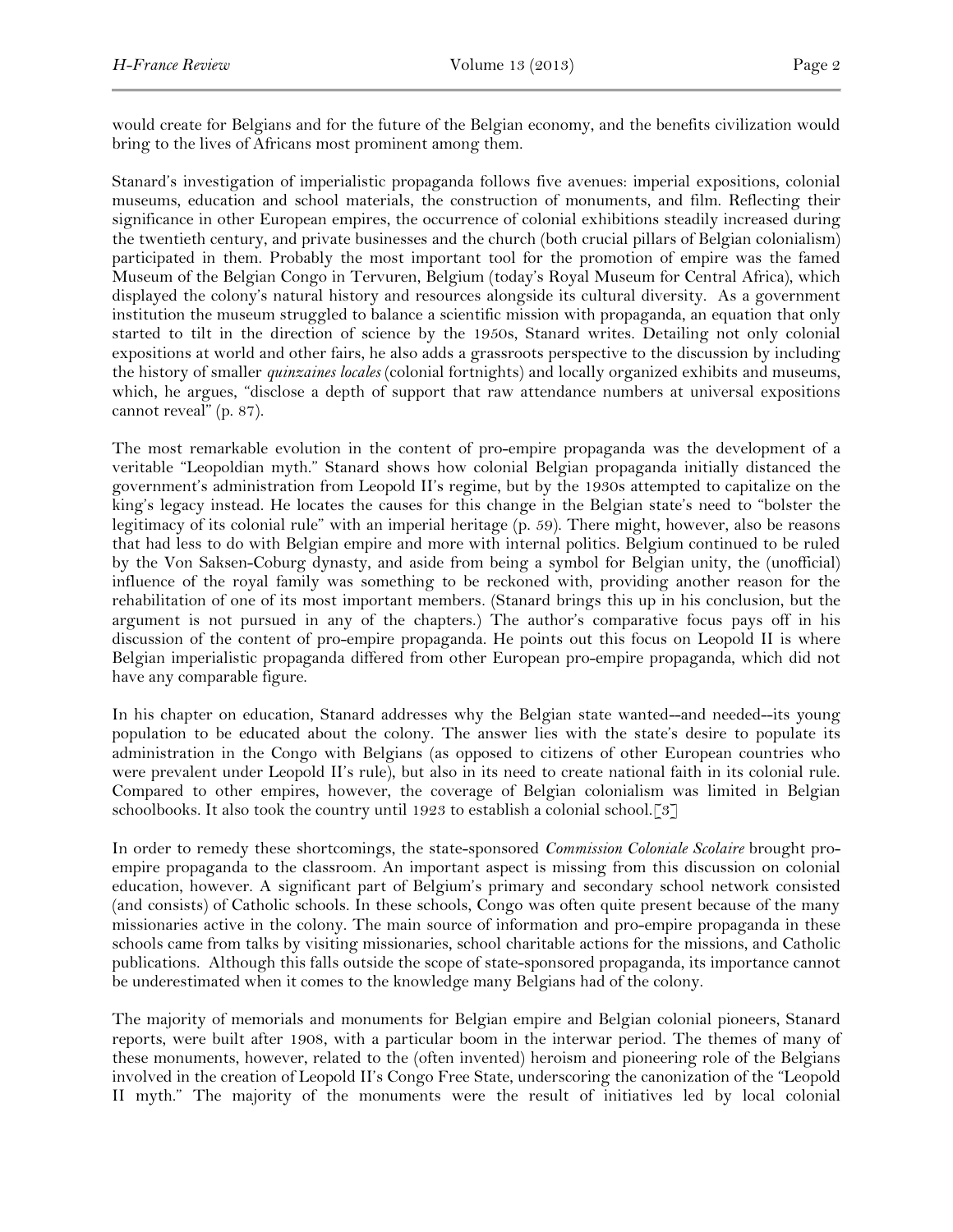organizations and inaugurations regularly drew crowds of people. Stanard cites both cases to support his claim that the Belgian population was involved in propagating their country's empire. He also notes, however, that the monuments also served to unite a country in which national politics were heavily inflected with Walloon-Flemish tensions.

The last chapter deals with filmmaking as a means of pro-empire propaganda. Early attempts at colonial filmmaking in the late nineteenth century were fleeting, but picked up again in the aftermath of World War I and flourished in the last decade of Belgian colonialism. Missionary films were an important part of national film production after World War II, but since these were mostly aimed at a Congolese audience, they remain largely outside Stanard's scope. He does describe the ventures of colonial companies such as the Union Minière du Haut-Katanga (UMHK) into the world of filmmaking in the 1950s and the apotheosis of colonial filmmaking for the 1958 Word Exposition in Brussels (commonly referred to as Expo 58). The author focuses on those commissioning, funding and making the films more so than on a close content analysis. This is understandable considering the scope of the book, but hopefully future researchers will explore the content of the surviving films in more detail.

The Ministry of Colonies's bankrolling of the colonial filmmaking industry, particularly in the 1950s, points to a general trend in colonial propaganda. The state was always the prime sponsor of colonial propaganda, but the renewed commitment of the Belgian state to its colonial identity from the postwar era until the mid- to late 1950s required an intensified effort to convince the Belgian population of the continued use and value of the colony.

The heavy government involvement seems to run counter to one of Stanard's main points in this book, namely the growth of pro-empire sentiment among the Belgian population and their participation in the creation of imperialistic propaganda. The author himself admits that teasing out cause-and-effect is tricky when it comes to propaganda. As a historical argument, however, equating the presence of propaganda with pro-empire sentiment is problematic. It could potentially point to the opposite: a lack of interest of the Belgian population in the colony and the government's need to remedy this. Stanard's descriptions of the vigor of local colonial organizations, especially in the efforts to create local colonial museums and monuments, are a good counterargument, but even those initiatives were often financially supported by the government. Perhaps the argument could be more precise: what was the background of those who became involved with the promotion of the empire? Were they from a particular class?

The decision to focus on expositions, museums, education, monuments and film has advantages and disadvantages. They are, all five, very important avenues for imperialistic propaganda, but they are also the ones about which the most has been written. Much of the work on these topics, however, was published in Belgium, in either French or Flemish (Dutch). One of the great merits of this study is Stanard's incorporation of that scholarship and especially his use of Flemish language sources.[4] The latter are often lacking in English-language publications on Congo, creating particular blind spots in that literature.

Stanard's choice of subjects also (naturally) shapes his conclusions. One of those concerns the lack of female participation in the creation of pro-empire messages: "imperial propaganda was a male province, both in terms of production and subject matter" (p. 255). Although this is true for the topics he discusses (except for film, where one of the colonial filmmakers was a woman: Hélène Schirren), it might not be true for imperial propaganda overall. A different focus--for example, on colonial women's organizations (such as *the Union des Femmes Coloniales*), local colonial charity organizations, or even on missionary publications (given the large number of female congregations in Congo)--might paint a different picture.

The breadth of topics covered in this book is wide--each of them could fill a separate monograph. It is to Stanard's credit that he is able to pull them together. In terms of primary source work, I believe the strength of the book lies in his discussions of the contributions of local organizations to the promotion